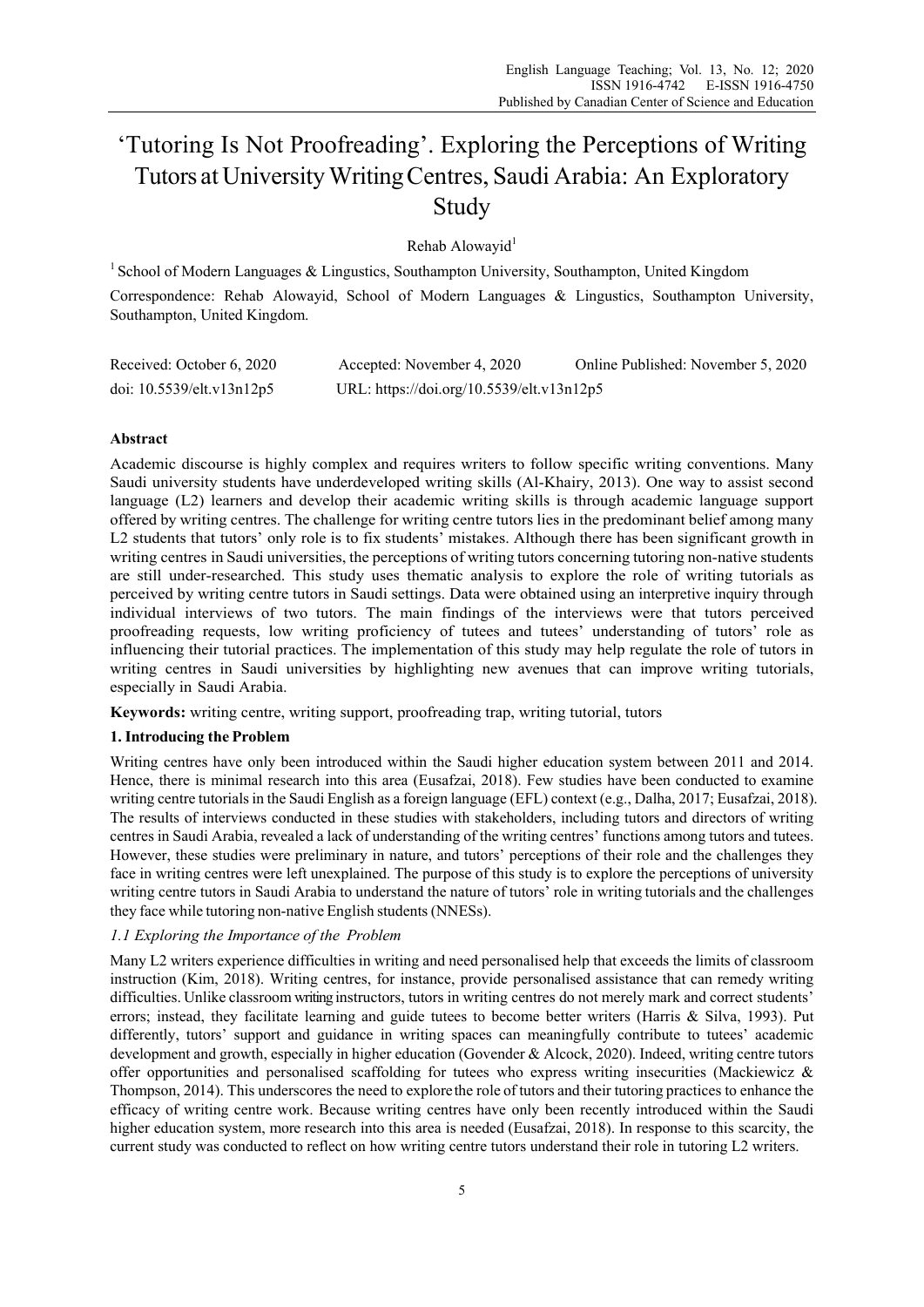# **2. Review of Literature**

Writing centres first emerged in the US in the 1960s (North, 1984). Different names were used in the literature, including 'writing lab', 'skill centre' and 'writing clinic' (Carino, 1995; Harris, 1995; Moore, 1950). Carino (1995) posited that writing centres were first introduced as part of a classroom approach to writing instruction aimed primarily at helping struggling students. Later, these writing labs were introduced in higher education systems as independent from classroom instruction to help students overcome their fears and improve their writing proficiency. With the evolution of free-standing writing centres, they began to offer tutoring support to all students regardless of their writing abilities (Carino, 1995).

North (1984) criticised the misconceptions that many stakeholders held about the role and function of writing centres. Similarly, Leahy (1990) highlighted the lack of awareness amongst teachers and students regarding the role of a writing centre. North explained that faculty members, students and administrators typically viewed writing centres as a 'fix-it shop' whereby the tutor fixes students' grammatical errors. In reality, their actual purpose is to help students become better writers. As a result, a non-proofreading policy has been introduced in many writing centres across the US and Canada to maintain the writing centres' core practice of assisting students. The policy was established due to a shift in instructional pedagogy from a product-focused one to a writing-process approach (Kim, 2018). Such policies have been widely adopted to regulate the type of help administered while prioritising content, including arguments over surface features such as grammar (Winder et al., 2016). However, these policies have been studied within native English educational contexts, while few studies have explored L2 English contexts.

In investigating tutorials with NNESs, researchers have noted that tutoring NNESs in writing centres can be challenging and called for understanding the work of writing centre tutorials to help students improve their writing skills (Kim, 2018; Thonus, 1993). In a similar vein, Ronesi (2009) indicated that although the number of writing centres outside the US has increased, tutors' work in international writing centres remains controversial. One possible reason for this according to Ronesi is that tutors' practices vary to meet the unique linguistic and cultural needs of local individuals. However, little research has been conducted to date that studies writing centres in non-native English contexts (Bakkar, 2019; Kim, 2018; Lee, 2014; McHarg, 2013; Ronesi, 2009). Therefore, this research was conducted to addresses the ongoing controversy between the current ESL pedagogical practices and the core theoretical foundations of writing centres. To discuss how tutors in ESL/EFL writing centres perceive their role, a summary of relevant literature that supports this study's assertions is discussed below.

## *2.1 Non-Native English and Writing Centres*

Thonus (1999) compared the discourse used in tutorial interaction with native English students (NESs) and writing tutorials with NNESs (mainly Asian students) and concluded with a call for further research, especially in writing venues for second- and foreign-language writers. The study utilised discourse analysis of 12 tutorial transcripts and interviews with six NESs and six NNESs studying at Indiana University. The analysis of the tutorial discourse demonstrated that tutors spoke less with their NNESs than they did with their NESs. This finding is important because it may imply differences in tutoring NNESs, suggesting the importance of understanding tutors' beliefs and practices. Moreover, the discourse analysis of the tutorial language revealed that tutorials with NNESs were characterised by more directives and less conversational involvement. These findings are in line with Williams (2004), who found that when working with NNESs, tutors tend to dominate the interaction through the use of directives, including imperatives and modals. Such consistency across studies suggests differences in writing tutorials with NNESs and the challenges faced by tutors in tutoring this type of student. Nonetheless, such studies set out to compare tutoring NNESs with NESs within native English environments. Today, 'the major population who visits the writing center is second language learners' (Kim, 2018, p. 23). Given this reality, studies that closely examine data collected from writing centres outside native English contexts are useful 'to improve and refine [the work of writing centre] on a continuing basis' (Stock, 1997, p. 17). This study addresses the scant research on writing centres particularly in the Saudi context and aims to contribute to this under-researched area of inquiry. Specifically, it focuses on exploring the perceptions of two tutors working in writing centres in Saudi Arabia in terms of their experiences and the challenges that they have faced working with EFL writers.

Researchers have noted some challenges in tutoring NNESs because many writing centres espouse North's (1984) philosophy that the primary goal of writing centres is to produce better writers, not better texts (Kim, 2018; Williams, 2004). This policy has led many writing centres specifically in native English environments to stress that the role of a tutor is not to proofread tutees' papers but instead to help student writers learn how to improve their writing in a non-directive manner that addresses students' concerns (Kim 2018; Okuda & Anderson, 2018). The claim that tutors in international writing centres outside the US, especially in the Middle East, struggle in their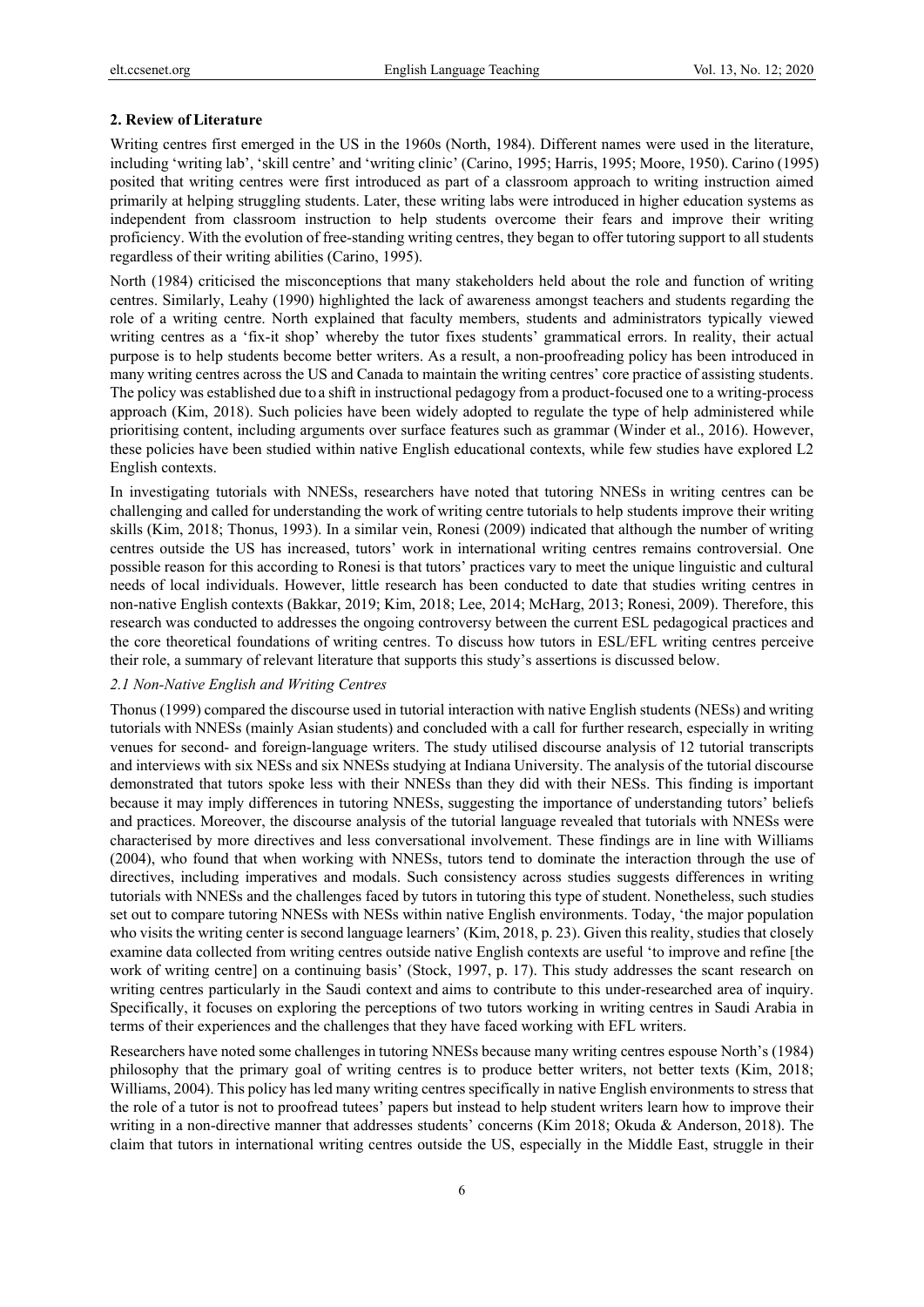instructional pedagogy prompted the current study's objective of examining how writing tutors in Saudi Arabia perceive their role (Kim, 2018; Lee, 2014; Ronesi, 2009). Understanding tutors' role in international writing centres has the potential to help elucidate how tutors behave in tutoring non-native English writers to develop efficient writing tutorials that suit their needs.

In relation to this, Aldohon (2020) stressed that understanding tutors' espoused ideas and perceptions can help in understanding tutors' behaviours and the tutoring approaches they utilise. Thus, understanding the role of writing tutors has the potential to resolve the confusion about the function of writing centres.

Govender and Alcock (2020) maintained that reflecting on tutors' role in the writing centre is critical because tutors are facilitators of learning and criticality. Kim (2018) debated the controversy over the role of tutors in writing centres and called for the examination of the pedagogy of writing tutorials. In examining tutorials with NNESs, Kim (2018) reported that most ESL and EFL students who visit writing centres seek proofreading help. Therefore, Kim argued that collaborative negotiation in writing tutorials is pivotal not only for tutoring but also for familiarising L2 writers with the writing centre pedagogy. Ostensibly, Kim's recognition of the role of collaboration in writing tutorials supports the need for understanding the type of writing and language support provided in writing centres as viewed by writing tutors. Writing centre studies conducted in Arabic contexts have also described the mismatch between students' expectations of writing tutorials and the current practices of writing centres (Al Murshidi & Al Abd, 2014; Bakkar, 2019; McHarg, 2013). This divergence may deter students from utilising the support services effectively.

Relatedly, Al Murshidi and Abd (2014) utilised a mixed-methods approach to survey the perceptions of tutees and a writing centre director in the United Arab Emirates (UAE). They found that 76% of the 50 student participants who visited the writing centre at UAE University were unaware of how to use the centre effectively. The study stands out because it involved EFL Emirati students who share similar cultural and linguistic characteristics with Saudi students. Al Murshidi and Abd further highlighted that students perceived the writing centre as a place in which they could edit their assignments. The interview with the writing centre supervisor revealed a contradiction between the type of support the centre provided and the students' beliefs.

Eusafzai (2018) stressed the importance of writing centres in improving the academic writing skills of Saudi undergraduate students. Through interviews with writing centre directors and tutors, the study revealed some features of Saudi writing centres, including the non-directive tutoring approach to developing students' literacy skills. However, the tutor interviews demonstrated inconsistencies and ambiguities in the tutoring practices offered by the writing centres, underscoring the need for understanding tutors' beliefs and their perceived ideals. Likewise, Dalha (2017) investigated the manifestation of critical thinking strategies in tutoring male students in the writing centre at the Royal Commission Yanbu Colleges and Institutes, Saudi Arabia. In the qualitative study, nine tutors were observed over 14 weeks, and semi-structured interviews were conducted to ascertain both tutors' and tutees' understanding of critical thinking strategies in academic writing. The results indicated an absence of critical thinking strategies in the observed tutoring sessions, while the interview data showed the dominance of a directive tutoring approach. These results highlighted an area for future research, given that much uncertainty still exists about how tutors perceive their role in writing tutorials. These are valuable results for the present study to explore. Notably, there is a gap between ESL program practices that emphasise surface features (including grammar, syntax and accuracy) and those of writing centres (Moussu, 2013). Therefore, the present study aims to investigate tutors' perceptions about their practices when tutoring NNESs. To the best of the researcher's knowledge, of the above-reviewed studies only two have discussed writing centre tutorials in the Saudi context: Eusafzai (2018) and Dalha (2017). The results of interviews with stakeholders in these studies revealed that tutors have a vague understanding of their role. Utilising a qualitative interpretive mode of inquiry, the present study seeks to answer the following questions:

Research question 1: How do writing tutors perceive the nature of writing tutorials in university writing centres in Saudi Arabia?

Research question 2: What are the challenges of writing tutorials as perceived by writing tutors?

Research question 3: What are the expectations of writing centre tutors regarding how their tutoring role is perceived?

#### **3. Methodology**

This study utilised a qualitative interpretive inquiry to elicit writing centre tutors' views on their role when working with NNESs. Gubrium and Holstein (1997) conceived of qualitative interpretive inquiry as an approach that provides naturalistic descriptions of participants' orientations. Through semi-instructed interviews, this study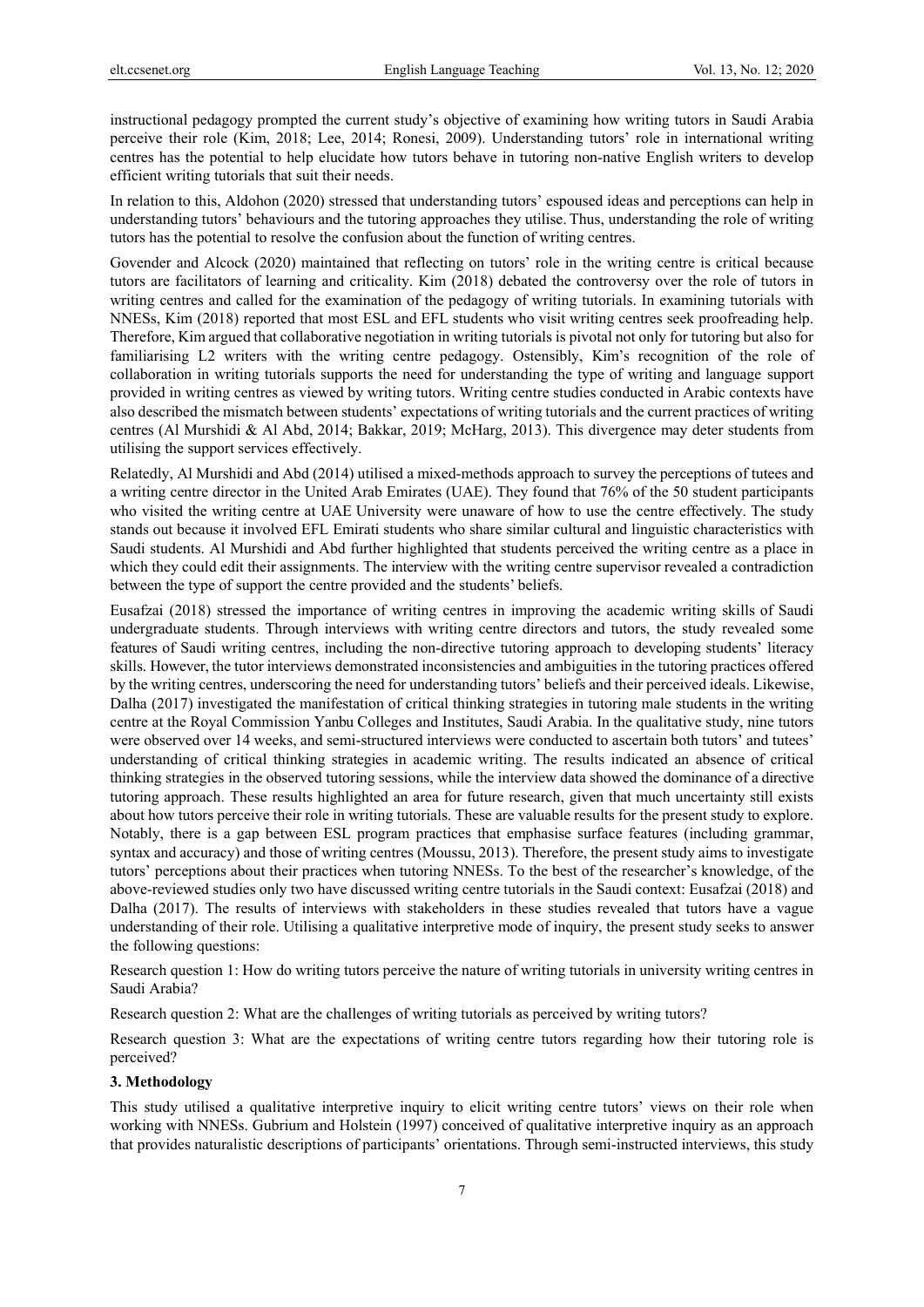explored writing tutors' expressed perceptions about dealing with proofreading requests in the centres, the type of writing support they could prove and their role when tutoring English non-native writers. Importantly, qualitative methods were used to allow for an in-depth exploration of participants' perceptions and beliefs (Heigham & Croker, 2009; Merriam & Tisdell, 2015; Pearson et al., 2015).

## *3.1 Participants and Setting*

There are four main writing centres in Saudi higher education: two of these centres are in the capital city of Riyadh, and the other two are situated on the western coast of the country, specifically in Jeddah and Yanbu (Eusafzai, 2018). These centres are summarised in the following table:

Table 1. List of Writing Centres in Saudi Higher Education

# *Name of the writing centre*

- 1 The Writing Studio at Princess Nourah bint Abdulrahman University (WSPNU)
- 2 The Centre for Writing in English at King Saud University (CWEKSU)
- 3 The Academic Writing Centre at King Abdulaziz University in Jeddah (AWCKAU)
- 4 The Writing Center for the Royal Commission for Yanbu Colleges and Institutes at Yanbu
- AlSinaayah (RCYCI)

Two female writing tutors from two university writing centres in Saudi were interviewed to identify their perceptions regarding their role while tutoring NNESs. Due to difficulties in reaching the participants for face-to-face interviews, online interviews were conducted and lasted between 25 to 35 minutes for each participant. These two participants were recruited based on their current roles as tutors providing writing consultations with different tutoring experiences and who were willing to voluntarily participate in this study. For the sake of research ethics, informed participant consent was electronically obtained via participants' official institutional accounts before the commencement of the interviews. The participating tutors were informed about the purpose of the study and the nature of the investigation. Care was taken to answer participants' questions relevant to their participation while emphasising their right to leave the study at any time. Efforts were made to record the exact language and phrases used by each participant. In addition, pseudonyms for participants and centres were used to ensure the anonymity and confidentiality of the provided information. According to Pearson et al. (2015), ensuring the confidentiality and anonymity of individuals and research locations can mitigate ethical challenges associated with undertaking a qualitative enquiry.

#### *3.2 Semi-Structured Interviews*

Flick (1998) explained that semi-structured interviews invite respondents to naturally express what is on their minds. Research has posited that within a writing centre context, semi-structured interviews may offer adequate descriptions of the investigated phenomenon (Thonus, 1999). For the collection of data in this paper, semi-structured interviews were utilised (See Appendix A). Presumably, semi-structured interviews allow for eliciting responses in a less controlled form, enabling deeper probing questions (Dörnyei, 2007). Aldohon (2020) noted that discussions with writing tutors enable the understanding of any convergence or divergence in tutors' perceptions. The interview questions were qualitative in nature and were created to explore participants' perceptions and expectations (See Appendix A). Most of the topics covered in the interview questions were derived from recurrent themes in studies that investigated writing tutorials for non-native English learners, specifically studies conducted by Kim (2018) and Ronesi (2009). Except for questions related to tutors' expectations, it is a topic that is primarily explored within this study to uncover perspectives grounded in participants' lived experiences. Thus, in the interviews, the writing tutors were asked 12 main questions concerning the nature of the writing centre, tutors' roles in tutorial sessions, what difficulties they have faced and what suggestions they might have for improving their tutoring practices and approaches. The obtained answers were transcribed using the Vienna-Oxford International Corpus of English (VOICE) conventions (See Appendix B).

## *3.3 Procedure*

A pilot interview was conducted with a peer tutor by the end of July 2020 to ensure the clarity of the interview questions. Modifications were then made to two questions by rephrasing them based on the received feedback. In addition, at the pilot phase, the number of questions was 15, which was later reduced to 12. Thus, 12 questions were developed to collect data from the two participating tutors, eliciting their perceptions. These 12 questions,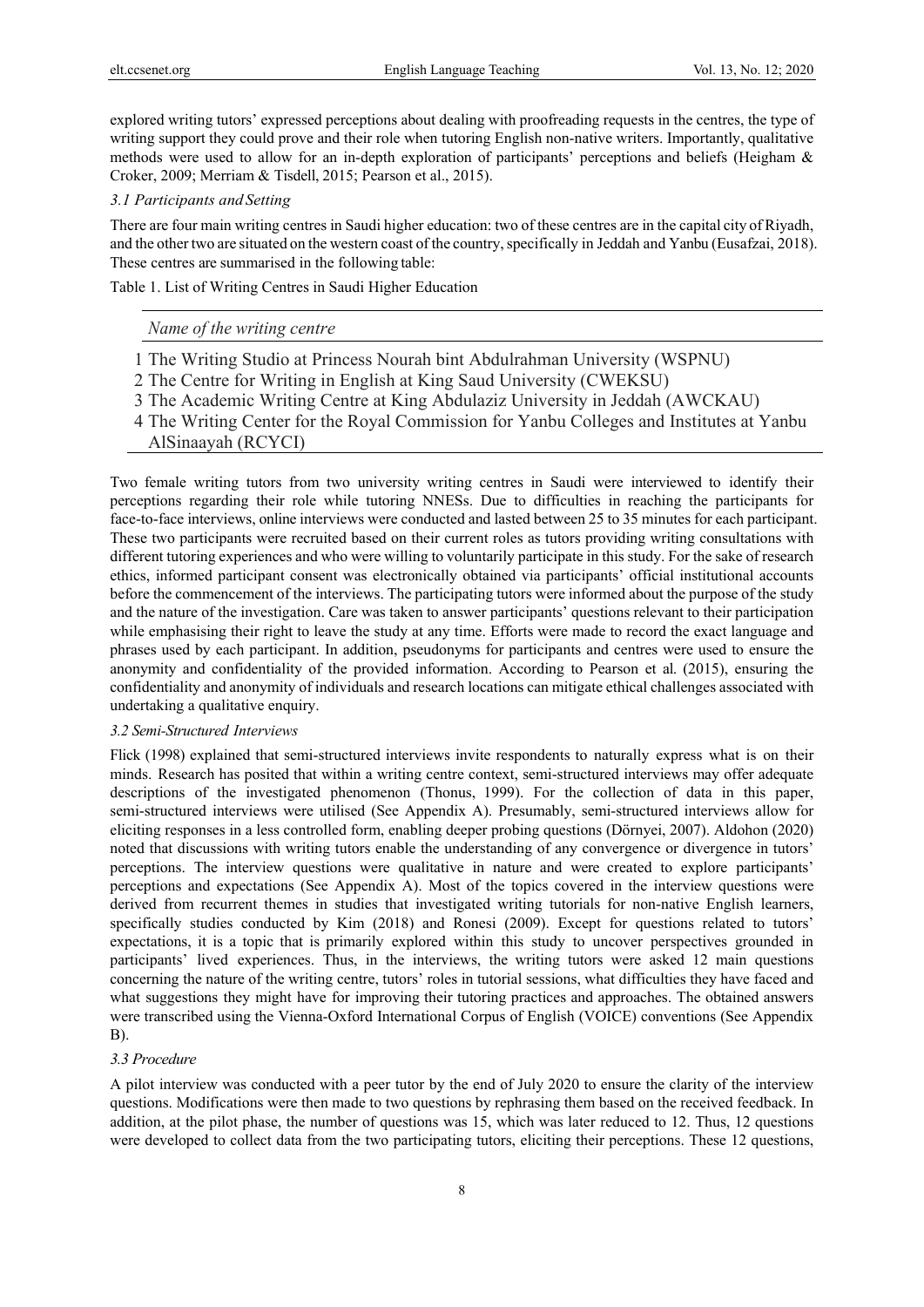however, did not strictly limit the focus of the interview. For the analysis of the obtained data, data were initially categorised using the topics of the interview research questions to organise the coding of data. Additional organisational codes that emanated from participants' responses (e.g. 'level of proficiency') were used. The obtained data were analysed using an inductive analytic approach by identifying common themes from the tutors' answers. The inductive analytic approach allows for the categorisation of emanating themes from the data to capture meaningful and contextualised accounts of human experiences and perceptions within the phenomenon under study (Thorne et al., 2004).

#### **4. Results and Discussion**

To answer the study questions, themes of individual data were first identified independently. Then identified themes were compared between participants and categorised into perceptions and expectations. The results, data analysis and discussion are presented according to the iterative and salient themes drawn from the interviewees' responses. The themes that emerged were identified based on the researcher's reflection on the research's primary focus and questions. The development of this thematic framework guided the data analysis and helped to penetrate deeper into the participants' perceptions. With a close look at the data, only parts of the tutors' responses that are closely linked with the research questions are presented to highlight and explain commonalities and dichotomies in tutors' beliefs and expectations. For ease of discussion, the identified themes are discussed below.

## *4.1 Tutors' Beliefs about the Proofreading Trap*

To answer the first research question regarding the nature of writing tutorials in university writing centres, the two participants demonstrated a mismatch between the tutor's actual role in the centre and proofreading requests. Related to this theme, Kim (2018) reported that tutors in writing centres encounter proofreading requests all the time, specifically by L2 writers and tutees who visit writing centres for the first time. When dealing with proofreading requests, Kim suggested that it becomes vital for tutors to adapt their instruction to familiarise tutees with the role of tutors in writing tutorials. One way to raise tutees' awareness, according to Kim, is through collaborative negotiations to achieve mutual understanding about 'what' and 'how' tutors work with writing centre tutees. Collaborative and joint discussions could promote mutual understanding because proofreading practices in writing centres are deemed inappropriate (Chromik, 2002). It is therefore not surprising that the proofreading trap was found repeatedly in the interview data of the two tutors. When interviewees were asked to describe their perceived role, both tutors commented on experiencing proofreading requests due to tutees being unaware of the tutors' role. Tutor A assumed that

as a tutor working particularly with English non-native students, my role is really not very definite. I consider myself as a facilitator who is (.) trying all the time to close sort of the knowledge gap (2) helping students to understand that I am in the centre to improve their writing and not to rewrite their papers or correct every mistake. But eeh, [. . .] I don't know if I can also add proofreading to the list of my role  $\omega$ . Still, it happens anyway so. . . .  $(\omega \omega)$  Very many students think it is OUR role as tutors to proofread their work and fix their grammatical mistakes as well on top of editing their papers.

This belief was also clearly evident in Tutor's B words when she explained her role:

The moment I engage with a student on the first dialogue, I get to know whether the student sees me as a tutor or someone else. I mean you know the student's level of proficiency as EFL [. . .] (thinking deeply, then conversing slowly) determines my role in the tutorials (2) tutoring is fun, but when the first thing that brings students to the centre is proofreading then this makes my role a bit challenging I meant they are English non-natives so need more help that seems unpleasantly necessary.

It is worth noting that while Tutor A mentioned the proofreading request trap explicitly, Tutor B mentioned that proofreading is challenging, and it seemed unavoidable to accommodate students' varying proficiency levels. In sum, the data revealed that the two tutors had a shared perspective of the proofreading trap, highlighting the importance of mutual understanding through tutor–tutee negotiations. It can be inferred that the proofreading trap may affect the role of tutors in writing centres, especially when tutoring NNESs as opposed to NESs. Nordlof (2014) asserted that adopting a scaffolding model in writing centre tutorials that encompasses collaborative learning can help tutors adjust their tutoring approaches to students' different levels of learning. Similarly, Hawkins (1984) noted that tutor–tutee collaboration promotes greater involvement. This finding could possibly inform current writing tutors to reflect on and assess their tutoring practices because the tutors' role is integral to the efficacy of writing centres. Further research that explores the role of tutor–tutee collaboration is recommended to provide insights concerning effective writing tutorial approaches.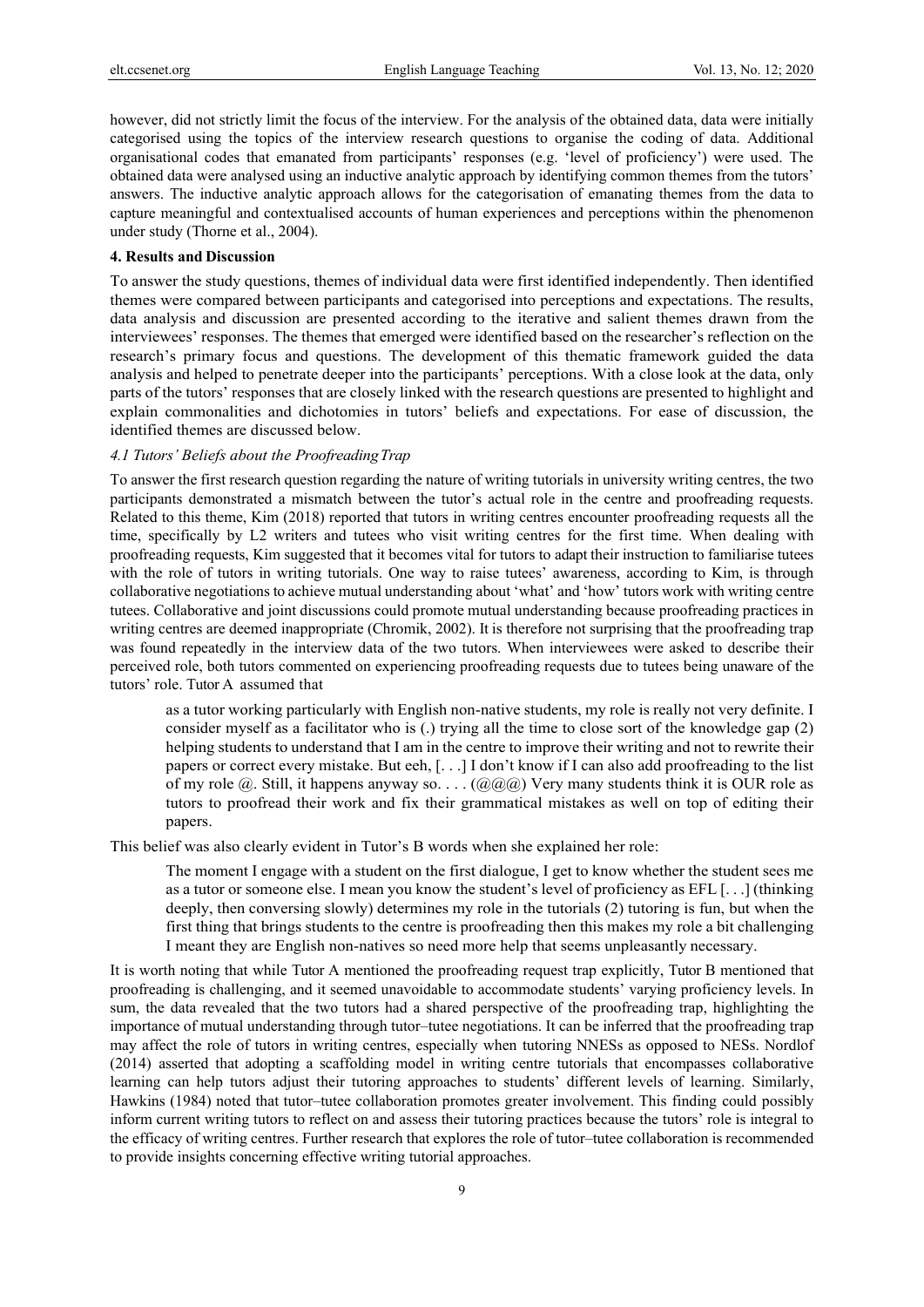### *4.2 Tutors' Beliefs about the Type of Writing Consultation and Tutorial Challenges*

The results in this section answer the second research question by discussing some challenges of writing tutorials as expressed by the participants. Although a lack of a uniform pedagogy for tutoring non-native English tutees in writing centres in the Saudi context has been realised in the extant literature (e.g. Dalha, 2017), it was important to identify how tutors perceive their role in terms of the tutoring support they can provide and the challenges they face. Doing so can enhance the understanding of the available support in writing centres to resolve challenges and ambiguities that can occur during tutorials with EFL tutees. In answering the question about the role they fulfil in relation to the type of support they offer and the challenges they encounter, the tutors stressed the importance of addressing the various learning needs for successful tutorials. As Tutor A noted,

My role in the centre is not simple that means I am  $(2)$  a tutor and a kind of coach hh  $(.)$  and sometimes a reviewer as well [...] customising my support to best serve the needs of the students. Generally speaking, I help students with correct spelling and grammatical structures. Working on IMPROVING their papers specifically helping them to improve critical arguments to meet the demands of academic writing.

Clearly, Tutor A believed that her decisions about the type of tutoring support stem mainly from students' different writing needs. This finding reinforces previous research's findings that in writing, learners of English struggle more than native writers, thereby requiring personalised assistance to address their writing concerns (Dalha, 2017; Govender & Alcock, 2020; Harris & Silva, 1993; Kim, 2018). This implies that tutees' writing needs influence the work of tutors, affecting their pedagogical approaches and the type of support they provide. When describing the type of assistance provided in writing centre conferences, Tutor B seemed to endorse a diagnostic approach that focused on individuals' needs to aid university L2 students in developing their writing and overcoming language-related challenges. That is, the provided support is primarily directed to each student's needs. Likewise, the interview data revealed that Tutor B viewed her support being primarily responsive in nature as she explained her role:

As far as I'm concerned (2) honestly whatever support a writing student may need, I can do. They depend on us for direction,  $(Q\ddot{Q}\ddot{Q})$  I think being there for students without setting ermm sort of limits for them hh (.) can't only improve their literacy skills but also help to reduce their anxieties about writing in a foreign language.

Tutor B referred to not only support with language issues but also assistance with the added anxieties tied to EFL levels of English proficiency. In summary, the tutors held a strong belief about their supportive role. While Tutor A exhibited a more remedial view, Tutor B envisioned a more supportive and affective view. Taken together, both tutors perceived writing centres as hubs through which individuals discuss their concerns and challenges with respect to academic writing. This assessment supports the significance of listening and responding strategies while providing writing support (Lawson, 2015). The finding also suggests that it is necessary for writing tutors to apply a range of tutoring approaches to serve the unique needs of each individual using the support of writing centres.

## *4.3 Tutors' Expectations about their Roles in the Centre*

This section presents the results regarding tutors' expectations about how their role is perceived. Tutor A highlighted that students must be aware of the role of the writing centre before visiting it. This involves helping students understand the role of the tutor and the types of support available for them in writing centres:

If  $\langle a \rangle$ -students can be given guidelines and a clear definition of the role of tutors  $\langle a \rangle$  when they are still new to the institution, (4) to make sure that everyone benefit from the centre tremendously, (2) learners have to realise to what extent they can receive support from US because if they do not understand THIS, we would not be able to help them appropriately. A tutor is not a teacher per se, I do not provide course content but I help students to think and rethink.

Kim (2018) has also confirmed that understanding the role of tutors in writing centres allows tutors and tutees to work mutually with each other, enabling joint discussions and involvement. By probing Tutor A, it was found that her tutoring role in the centre was affected by tutees' beliefs and perspectives about the work and function of writing centres. That is, tutees' expectations and familiarity with the writing centre philosophy shaped her tutoring approaches and practices. Furthermore, when Tutor A was asked whether there was anything else she would like to add, the tutor stressed the importance of collaboration with course instructors because students bring to the centre their traditional beliefs that their teachers are the primary source of knowledge, and the role of writing tutors is to align with academic instructors' predefined pedagogical goals.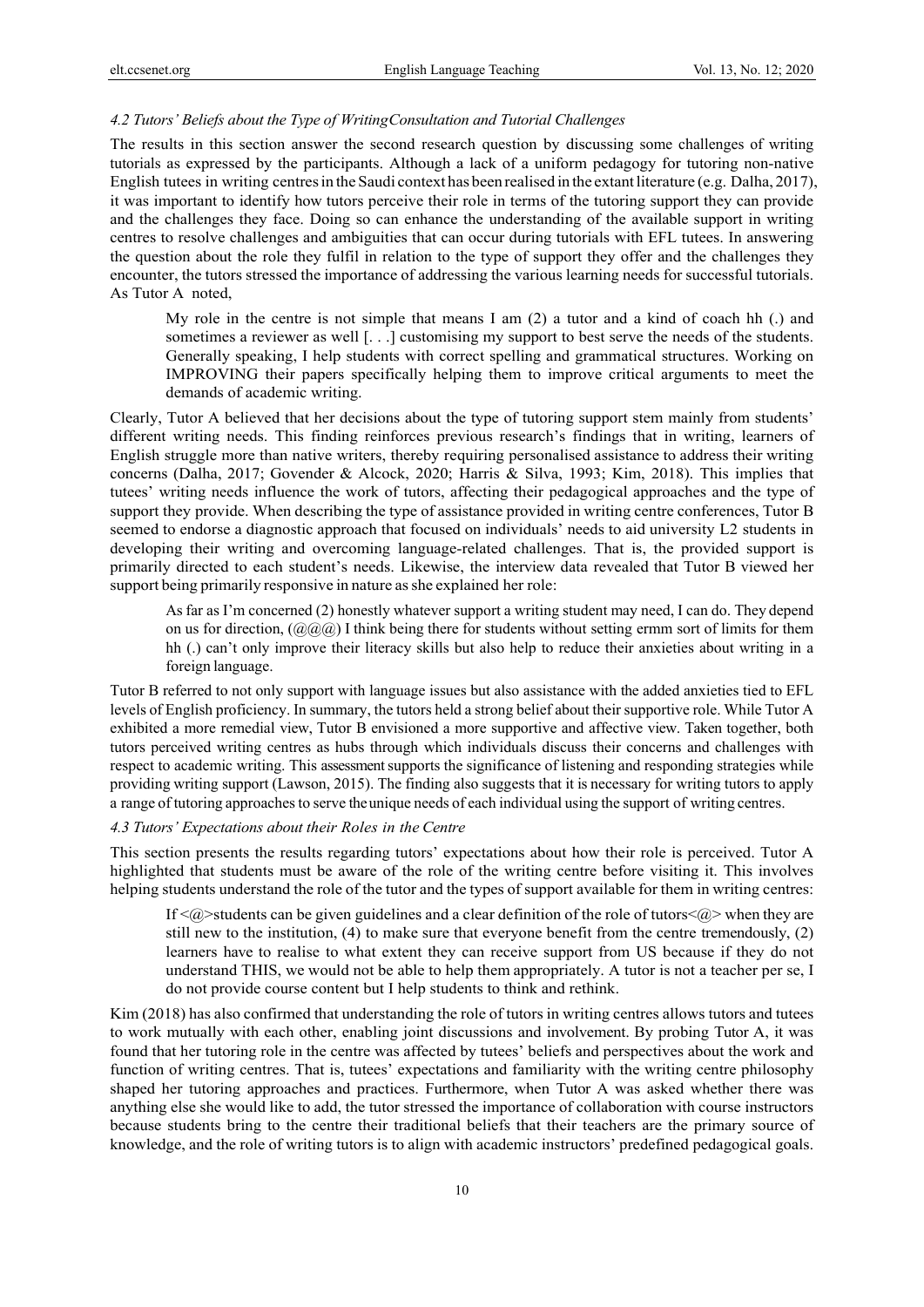This suggests that students' belief that teachers are the primary figures of authority may obstruct tutors' roles in writing centres. The interview data showed that Tutor A considered course instructors' beliefs about the writing centre to determine the way she practised in writing tutorials. This finding was in line with Leyland (2020), who argued that collaboration between writing centre tutors and academic instructors plays a vital role in determining the effectiveness of writing tutorials. However, it was unclear from the interview with Tutor B whether she believed that the preferences of academic instructors could possibly affect her practices as a writing tutor. Nevertheless, Tutor B reported that with EFL students in mind, writing centres provide students with further opportunities to develop their writing skills and overcome the challenges of writing in a foreign language:

Yeah,  $( \ldots )$  I believe that nobody should be discouraged from visiting the centre hh  $( . )$  because writing centres acknowledge the needs of English language learners and hh (.) are there basically  $\langle \omega \rangle$  to help them develop their skills $\leq$  instead of hindering their learning.

This finding suggests that writing centres vary in their tutoring practices because they appear to be context dependent (Moussu, 2013). The local context seems to shape tutors' practices in the writing centre. One way to understand this is perhaps to study tutors' role as socially situated by utilising a socio-constructivist framework. The assertion made by Tutor B that 'students who come to this centre(.) bring with them the idea that the centre is another place of teacher–student classroom interaction' suggests that future studies may go far by investigating structures of interaction within a writing centre context. Interestingly, the discrepancy in how each tutor speculated on her role within the writing centre may underscore Lerner's emphasis on the importance of 'role knowledge' for the success of writing tutorials (2019, p. 115). Finally, the growth of writing centres that operate outside native English contexts and the limitations of this study suggest that more research on international writing centres is needed to conceptualise and advance research on EFL/ESL writing centres.

#### **5. Conclusion**

This study demonstrates that understanding tutors' role is integral to the success of writing centres. By and large, understanding how tutors perceive their role could inform and enhance the work of writing centres. The reflective nature of the analysis makes it possible to explore overlapping and divergent views. Considering the increasing number of writing centres in Saudi Arabia and the dearth of research pertaining to writing centres, it appears crucial to explore the many roles that tutors fulfil when tutoring EFL tutees. Several themes emerged following the analysis of the interview data. Overall, the participating tutors perceived their role as helping tutees improve their writing and ultimately become independent writers instead of proofreading tutees' papers. They also believed that a clear understanding about their role in the centre could demystify such misunderstandings to improve the type of support that tutors can render when tutoring NNESs. Equally, the interviewed tutors voiced their concerns about how their role is placed in a second-class status. For example, the participating tutors reflected on how advisees may perceive tutors' role as secondary and therefore may not communicate effectively with tutors. This concern reinforces the need for institutional changes to bring increased attention to tutors' roles and needs as integral components of writing centre success.

In the Saudi context, in which the number of writing centres is rapidly growing, understanding the role of tutors as perceived by tutors will provide the opportunity to regulate the work and practice of tutors when tutoring EFL students. Exploring the tutors' perceptions may, therefore, help to raise awareness about writing centre tutors in an effort to allay the difficulties they may face when working with non-native English tutees. In turn, the gap between tutors' perceptions and actual practices in the writing centre can be bridged. This small study has a restricted scope that may not fully reflect the perceptions and beliefs of writing centre tutors in Saudi Arabia. Although this study gives a limited glimpse into the perceptions of two writing tutors in two Saudi university writing centres, it suggests that understanding tutors' perceptions about their role can potentially help balance tutors' practices in writing tutorials with NNESs. Determining whether tutors' beliefs are also shared by other tutors deserves further consideration. Given this, additional research should be conducted utilising focus group interviews to examine whether tutors change their expectations and beliefs. It is thus recommended that writing centre tutors build a tutoring network to reflect on their beliefs, experiences, practices and areas for professional development. Future studies are recommended to examine how tutees perceive the role of tutors in writing centres and discuss the discrepancies, if any, between tutors' beliefs and those of tutees.

#### **Acknowledgments**

This exploratory paper is an adaptation of my PhD research interest; therefore, I received no funding for conducting and publishing this article.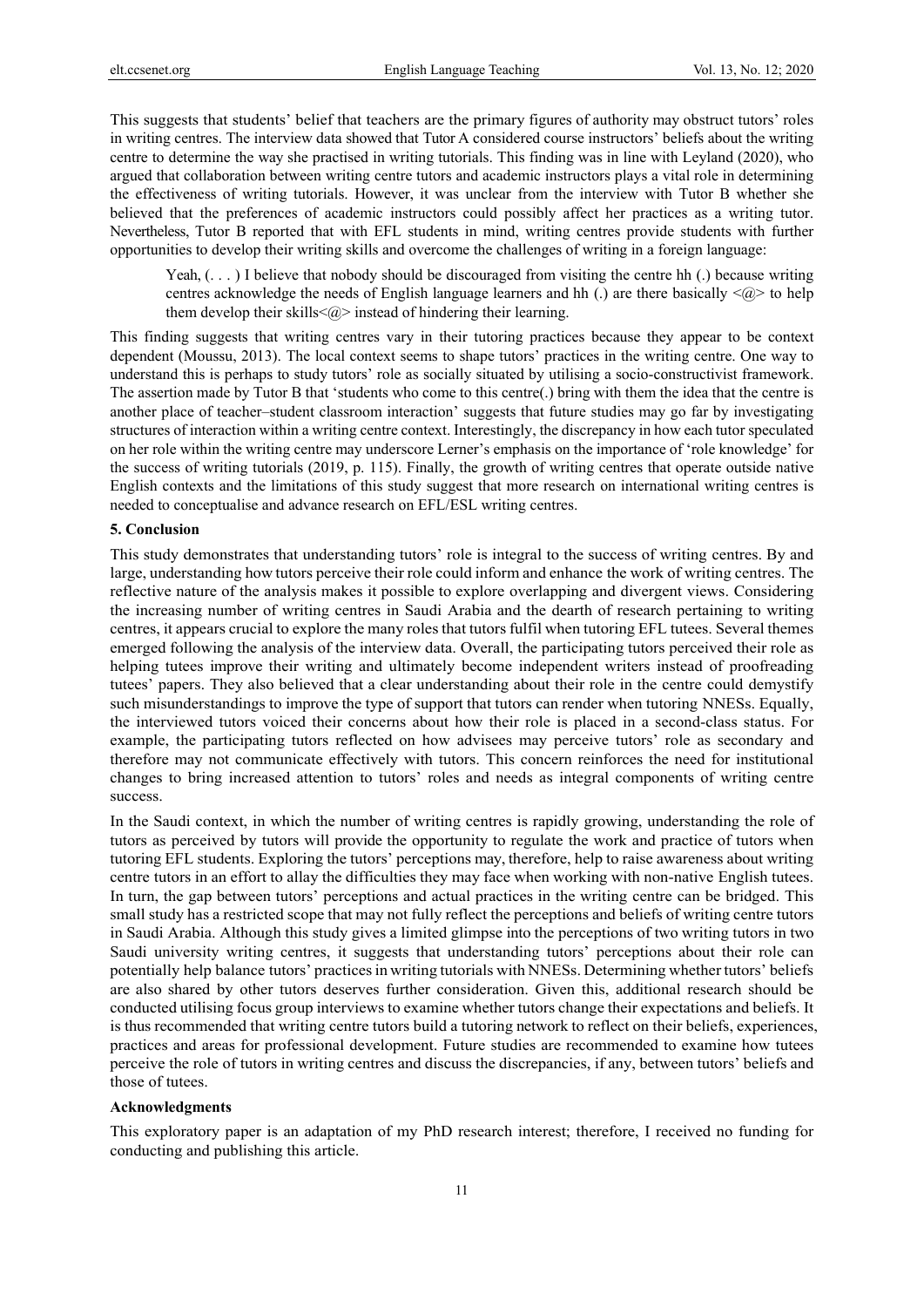#### **References**

- Al Murshidi, G., & Al Abd, K. (2014). UAE university students' awareness of using the writing center. *Higher Education Studies, 4*(3), 58-63. https://doi.org/10.5539/hes.v4n3p58
- Aldohon, H. (2020). Writing centre conferences: Tutors' perceptions and practices. *Educational Studies,* 1-20. https://doi.org/10.1080/03055698.2020.1717931
- Al-Khairy, M. A. (2013). Saudi English major undergraduates' academic writing problems: A Taif University perspective. *English Language Teaching, 6*(6), 1-12. https://doi.org/10.5539/elt.v6n6p1
- Bakkar, B. B. (2019). The writing center's role in the academic life of an English foreign language student from an instructor's perspective. *Arab World English Journal, 10*(3), 32-42. https://doi.org/10.24093/awej/vol10no3.3
- Carino, P. (1995). Early writing centers: Toward a history. *The Writing Center Journal, 15*(2), 103-115. Retrieved from https://www.jstor.org/stable/43441973
- Chromik, M. (2002). *Proofreading, its value, and its place in the writing center* (ED476401). ERIC. Retrieved from https://eric.ed.gov/?id=ED476401
- Dalha, L. (2017). Developing students' critical thinking skills in writing at a Saudi Arabian writing centre. *Writing Centers in the Higher Education Landscape of the Arabian Gulf,* 109-128. https://doi.org/10.1007/978-3-319-55366-5\_7
- Dörnyei, Z. (2007). *Research methods in applied linguistics: Quantitative, qualitative, and mixed methodologies*. Oxford University Press.
- Eusafzai, H. A. K. (2018). The emergence of writing centres in the Saudi higher education landscape: A genealogical investigation. *Writing Centers in the Higher Education Landscape of the Arabian Gulf*, 3-20. https://doi.org/10.1007/978-3-319-55366-5\_1
- Flick, U. (1998). *An introduction to qualitative research.* Sage Publications.
- Govender, N., & Alcock, A. (2020). Humanising writing centre practice: Peer tutor reflections at a university of technology. *Africa Education Review, 17*(1), 18-34. https://doi.org/10.1080/18146627.2018.1467735
- Gubrium, J. F., & Holstein, J. A. (1997). *The new language of qualitative method*. Oxford University Press.
- Harris, M. (1995). Talking in the middle: Why writers need writing tutors. *College English, 57*(1), 27-42. https://doi.org/10.2307/378348
- Harris, M., & Silva, T. (1993). Tutoring ESL students: Issues and options. *College Composition and Communication, 44*(4), 525-537. https://doi.org/10.2307/358388
- Hawkins, T. (1984). *Writing centers: Theory and administration* (pp. xi-xiv). NCTE.
- Heigham, J., & Croker, R. (2009). *Qualitative research in applied linguistics*: *A practical introduction*. Springer. https://doi.org/10.1057/9780230239517
- Kim, J. (2018). Could you check my grammar? The forbidden request in the university writing center. *International Journal of Research, 7*(4), 21-37. https://doi.org/10.5861/ijrsll.2017.2000
- Lawson, D. (2015). Metaphors and ambivalence: Affective dimensions in writing center studies. *WLN: A Journal of Writing Center Scholarship, 40*(3-4), 20-27.
- Leahy, R. (1990). What the college writing center is-and isn't. *College Teaching, 38*(2), 43-48. https://doi.org/10.1080/87567555.1990.10532187
- Lee, A. S. (2014). A transcultural framework proposal for international writing centers. In E. Doman (Eds.), *Insight into EFL teaching and issues in Asia* (pp. 129-145). Cambridge Scholars Publishing.
- Lerner, N. (2019). *Reformers, teachers, writers: Curricular and pedagogical inquiries*. Utah State University Press. https://doi.org/10.7330/9781607328810
- Leyland, C. (2020). Academic writing tutorials for international students: Deferring to an expert and follow-up advice. *Language and Education, 34*(3), 212-230. https://doi.org/10.1080/09500782.2019.1682008
- Mackiewicz, J., & Thompson, I. (2014). Instruction, cognitive scaffolding, and motivational scaffolding in writing centre tutoring*. Composition Studies, 42*(1), 54-78.
- McHarg, M. (2013). A sociocultural exploration of English faculty perceptions of the writing center in the Qatari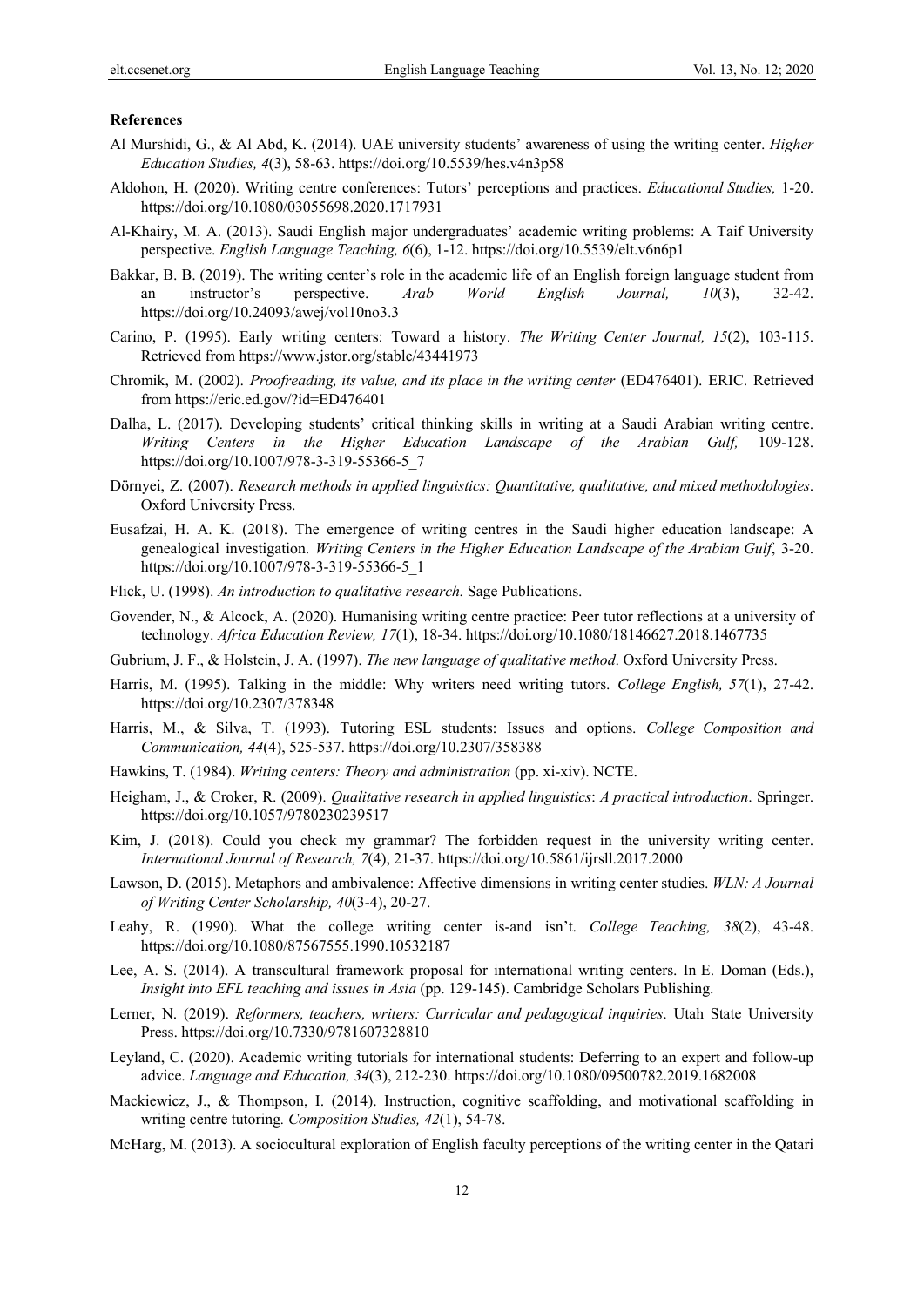context. *Arab World English Journal, 4*(4), 17-28.

- Merriam, S. B., & Tisdell, E. J. (2015). *Qualitative research: A guide to design and implementation.* John Wiley & Sons.
- Moore, R. H. (1950). The writing clinic and the writing laboratory. *College English, 11*(7), 388-393. https://doi.org/10.2307/586024
- Moussu, L. (2013). Let's talk! ESL students' needs and writing centre philosophy. *TESL Canada Journal, 30*(2), 55-68. https://doi.org/10.18806/tesl.v30i2.1142
- Nordlof, J. (2014). Vygotsky, scaffolding, and the role of theory in writing center work. *The Writing Center Journal, 34*(1), 45-64.
- North, S. M. (1984). The idea of a writing center. *College English, 46*(5), 433-446. https://doi.org/10.2307/377047
- Okuda, T., & Anderson, T. (2018). Second language graduate students' experiences at the writing center: A language socialization perspective. *TESOL Quarterly, 52*(2), 391-413. https://doi.org/10.1002/tesq.406
- Pearson, M. L., Albon, S. P., & Hubball, H. (2015). Case study methodology: Flexibility, rigour, and ethical considerations for the scholarship of teaching and learning. *The Canadian Journal for the Scholarship of Teaching and Learning, 6*(3), 12. https://doi.org/10.5206/cjsotl-rcacea.2015.3.12
- Ronesi, L. (2009). Theory in/to practice: Multilingual tutors supporting multilingual peers: A peer-tutor training course in the Arabian Gulf. *The Writing Center Journal, 29*(2), 75-94. Retrieved from https://www.jstor.org/stable/43460758?seq=1
- Stock, P. L. (1997). Reforming education in the land-grant university: Contributions from a writing center. *The Writing Center Journal*, *18*(1), 7-29. Retrieved from https://www.jstor.org/stable/43442034?seq=1
- Thonus, T. (1993). Tutors as teachers: Assisting ESL/EFL students in the writing center. *The Writing Center Journal, 13*(2), 13-26. Retrieved from https://www.jstor.org/stable/43441927?seq=1
- Thonus, T. (1999). *NS-NNS interaction in academic writing tutorials: Discourse analysis and its interpretations* (ED432916)*.* ERIC. Retrieved from https://eric.ed.gov/?id=ED432916
- Thorne, S., Kirkham, S. R., & O'Flynn-Magee, K. (2004). The analytic challenge in interpretive description. *International Journal of Qualitative Methods, 3*(1), 1-11. https://doi.org/10.1177/160940690400300101
- Williams, J. (2004). Tutoring and revision: Second language writers in the writing center. *Journal of Second Language Writing, 13*(3), 173-201. https://doi.org/10.1016/j.jslw.2004.04.009
- Winder, R., Kathpalia, S. S., & Koo, S. L. (2016). Writing centre tutoring sessions: Addressing students' concerns. *Educational Studies, 42*(4), 323-339. https://doi.org/10.1080/03055698.2016.1193476